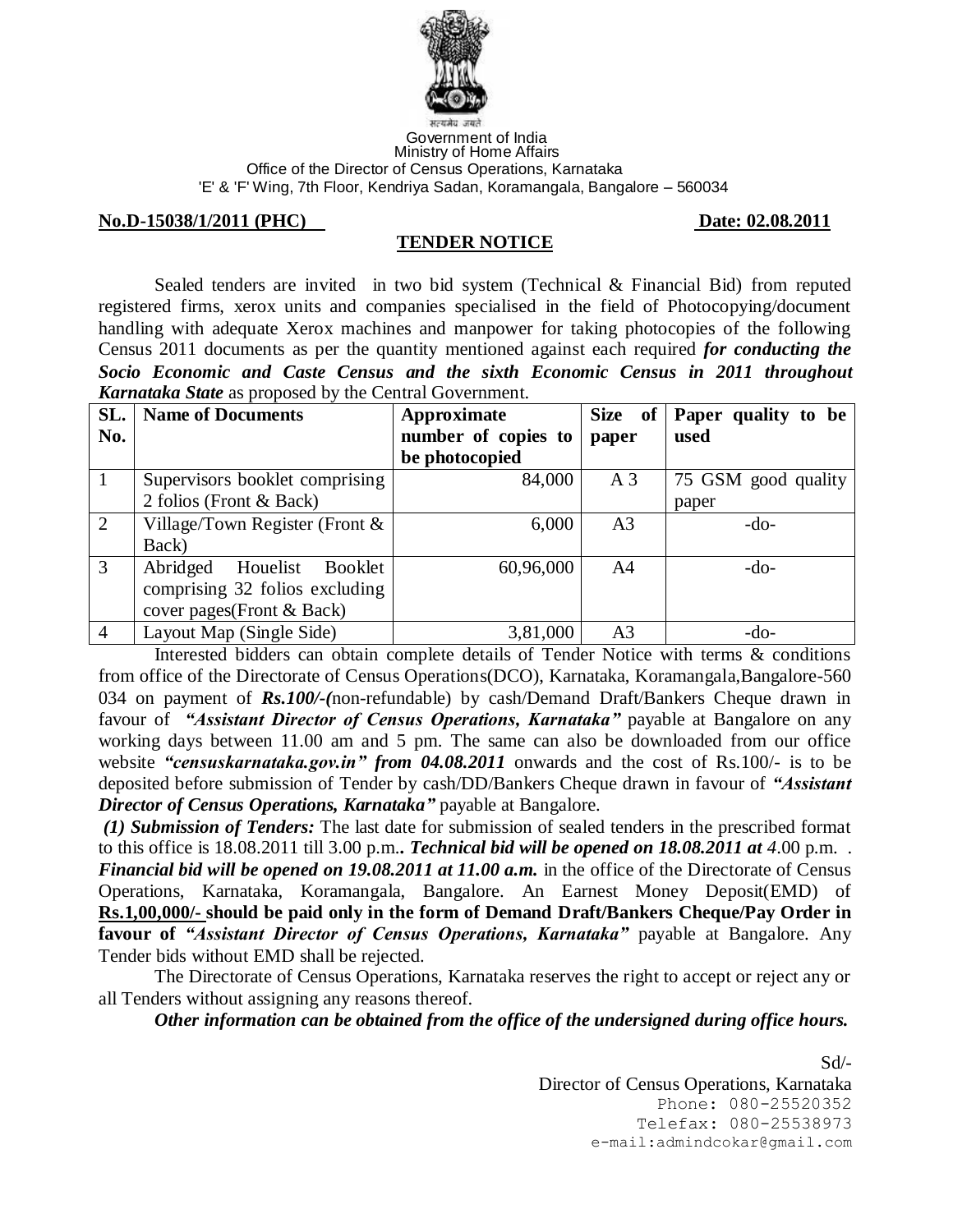



दूरभाष/Phone : 080-25520352 टेलीफैक्स / Telefax: 080-25538973 ‡-´Öî»Ö/e-mail: dco-kar.rgi@ar@ censusindia.gov.in

भारत सरकार / Government of India गृह मंत्रालय / Ministry of Home Affairs जनगणना कार्य निदेशक का कार्यालय, कर्नाटक Office of the Director of Census Operations, Karnataka  $\frac{1}{3}$  एक विंग, ७ वां तल, केन्द्रीय सदन, बेंगलूर, -560 034 'E' & 'F' Wing, 7th Floor, Kendriya Sadan, Koramangala, Bangalore – 560034

# **No.D-15038/1/2011 (PHC)** Date: **02.08.2011**

# **TENDER NOTICE**

Sealed tenders are invited in two bid system (Technical & Financial Bid) from reputed registered firms, agencies and companies with experience in the field of photocopying/Document handling for taking photocopies of the following Census 2011 documents as per the quantity mentioned against each required *for conducting the Socio Economic and Caste Census and the sixth Economic Census in 2011 throughout Karnataka State* as proposed by the Central Government.

| SL.            | <b>Name of Documents</b>          | Approximate             | Size of        | Paper quality to be used  |
|----------------|-----------------------------------|-------------------------|----------------|---------------------------|
| No.            |                                   | <b>Number of copies</b> | paper          |                           |
|                |                                   | to be photocopied       |                |                           |
|                | Supervisors booklet comprising 4  | 84,000                  | A <sub>3</sub> | 75 GSM good quality paper |
|                | folios (Front & Back)             |                         |                |                           |
| 2              | Village/Town Register (Front $\&$ | 6000                    | A <sub>3</sub> | $-do-$                    |
|                | Back)                             |                         |                |                           |
| 3              | Abridged<br>Booklet<br>Houelist   | 60,96,000               | A4             | $-do-$                    |
|                | consisting 32 folios excluding    |                         |                |                           |
|                | cover pages(Front & Back)         |                         |                |                           |
| $\overline{4}$ | Layout Map (Single Side)          | 3,81,000                | A3             | -do-                      |

### **Conditions:**

- 1. Since the documents are required to be photocopied are confidential, the photocopying work to be taken up under the supervision of authorized officials from the Directorate of Census Operations, Karnataka, Bangalore.
- 2. The required number of Photocopier Machines (preferably new machine of reputed Photocopying brand/company) should be installed at our office up to the completion of work.
- 3. Required number of operators and man power should be deputed.
- 4. Payment of photocopying charges would be released only for actual number of photocopies (excluding wastage and bad photocopies).
- 5. The Bidder should be in a position to complete the work within 30 days of the work order.
- 6. Good quality 75 GSM paper should be used for photocopying.
- 7. The rates to be quoted should be inclusive of A3 and A4 size photocopying including cost of the paper and the taxes etc.
- 8. Charge Registers (Supervisor Booklet and Village/Town Register) need to be bound after completion of photocopying work and AHL booklets are to be stapled again.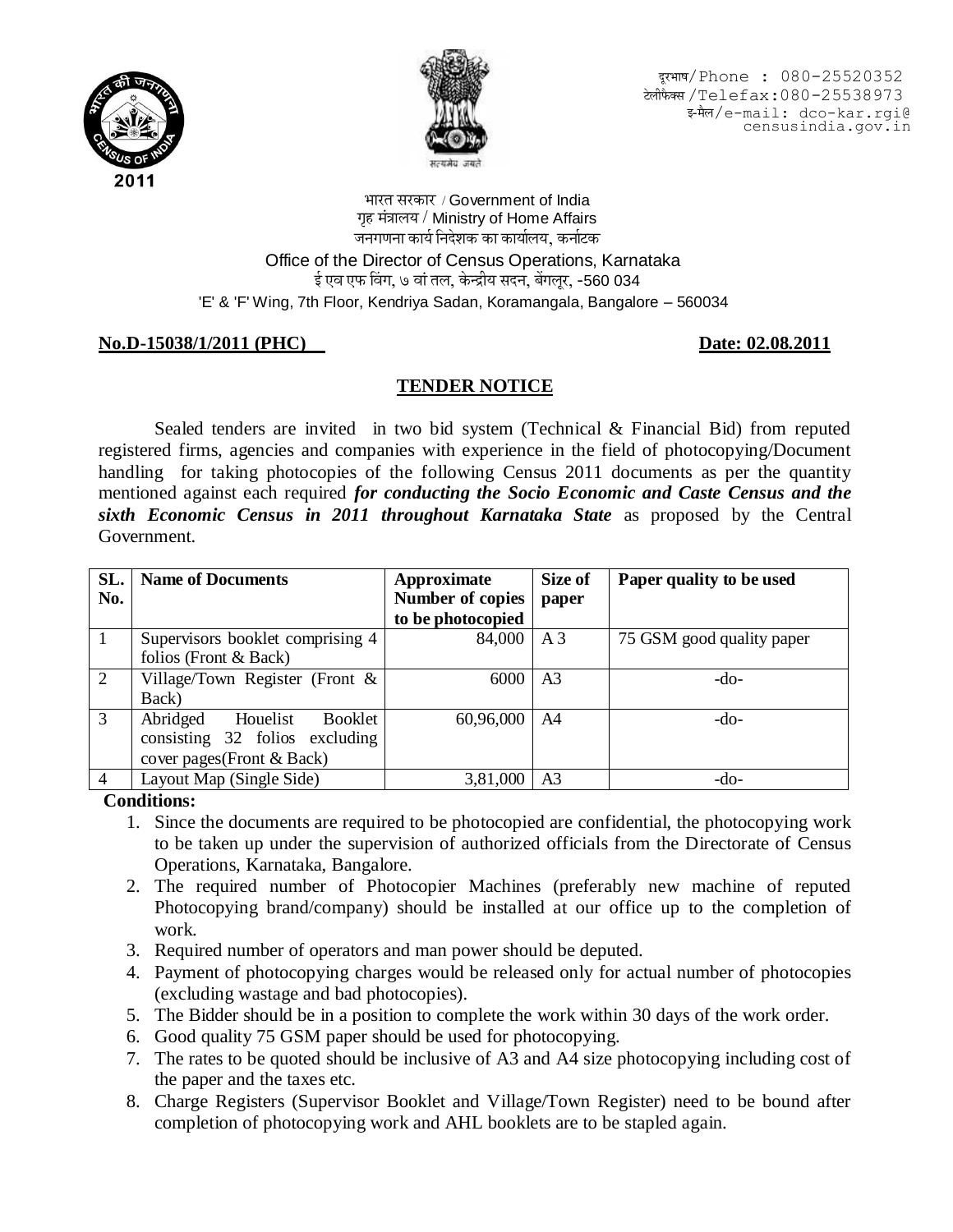- 9. After photocopying of Abridged Houselist, two sets of booklets are to be prepared Enumeration Block wise separately by using staple pins.
- 10. After photocopying of Charge Register for each charge (Supervisor Booklet and Village/Town Register) two separate sets are to be prepared with the help of tags.
- 11. The bidder should be registered with the Government/Municipal Authorities, etc., as required under the Law for carrying out manufacture/business. A copy of the said Certificate (s) is to be enclosed with the Technical Bid.
- 12. Estimated quantity given in details of work can be reduced or increased without assigning any reason.
- 13. The bidder preferably must have successfully undertaken work during the last three years (2008-09, 2009-10 and 2010-11), each valuing more than Rupees five lakh, for the offices of Government of India/State Governments/Public Sector undertakings/any other reputed and private concerns. Copies of such work orders during last three years and work completion certificates should be submitted along with the Technical Bid.

# **1. Brief description of the work**

- **1. Supervisor Booklet-** The supervisor booklets are part of Charge Registers, which are bounded separately for each charge. Before taking up the photocopying the Charge Registers are to be un-bounded and the first and second pages of the Supervisor Booklets are to be photocopied. While photocopying the page 1 and page 2 of each Supervisor Booklet, the details of the Supervisor on page 1 and the details of the enumerator in Column 3 of page 2 will have to be blanked out so that the same space can be used for writing the details of the supervisor and enumerator during the SECC.
- **2. Village/Town Register:** The Village/Town Register are also part of Charge Register and all the pages of the village/town registers should be photocopied back to back.
- *3.* **Abridged House List :** While making the photocopy of the Abridged House list (AHL), the remarks column (Column 10 of Section 2, Column 10 of Section 3 and Column 7 of Section 4) should be blanked by keeping a white sheet over the column.
- *4.* **Layout Maps:** Layout Maps (single side) of each Enumeration Blocks in A 3 Size are to be photocopied separately for each enumeration block and arranged charge wise (1,27,000 pages x 3 copies i.e. total 3,81,000 pages).

*2. Pre bid meet: Interested bidders are mandated to attend a pre-bid meet at our Storage-cum-Scanning Centre at MSIL, Aircargo Complex, Konena Agrahara, Old Airport Road, Bangalore where the work is proposed to be carried out on 11.08.2011 at 11.30 a.m.. During pre-bid meet, issues relating to photocopying like the documents to be photocopied, place where the photocopies are to be installed, place where the documents are stored will be shown/explained.*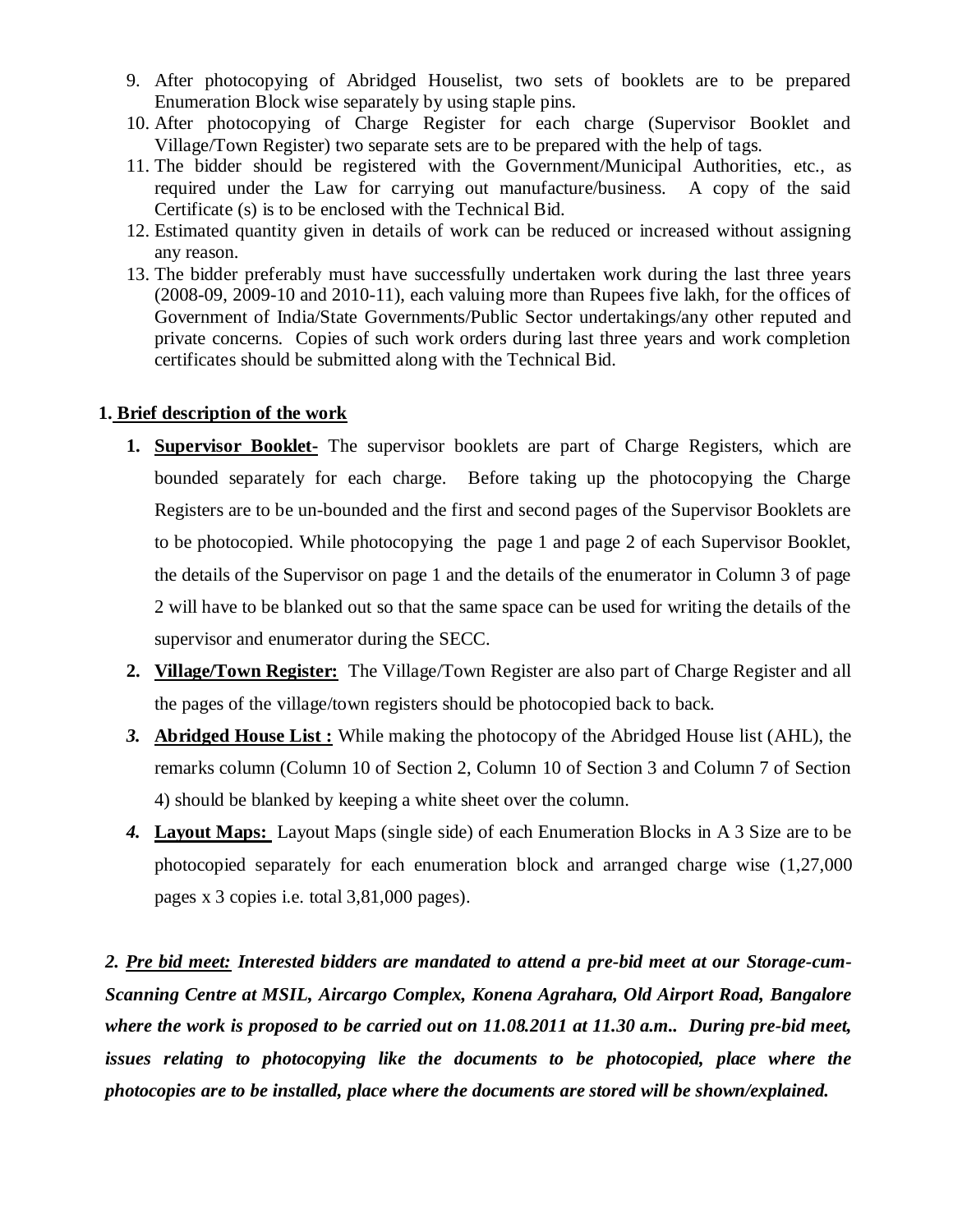*3. Submission of Tender under two covers system:* **The last date for submission of sealed tenders in the prescribed format to this office is 18.08.2011 till 3.00 p.m.***. Technical bid will be opened on 18.08.2011 at 4***.00 p.m.** *Financial bid will be opened on 19.08.2011 at 11.00 a.m.* in the office of the Directorate of Census Operations, Karnataka, Koramangala, Bangalore. Intending firms should submit their Technical Bid and Financial Bid in the prescribed proforma at *Annexure-I & II* respectively in separate sealed covers duly superscribed as "Technical Bid for taking photocopies" and "Financial bid for taking photocopies" . It should be addressed to "Directorate of Census Operations, Karnataka, 'E' & 'F' wing,  $7<sup>th</sup>$  floor, Kendriya Sadan, Koramangala, Bangalore – 560 034". If tenders are submitted by hand, then sealed envelopes must indicate TENDER NO. & DUE DATE OF OPENING as well and shall be dropped in the TENDER BOX provided for the purpose. If the tenders are sent by post, then tender must be sent in double covers. Inside cover should have TENDER NO. & DUE DATE OF OPENING AND SEALED besides superscribing as "Technical & Financial Bids for taking Xerox copies of Census Documents", while OUTSIDE COVER should only bear address of the purchaser without mentioning tender number and due date of opening and need not be sealed. Tender offer without two covers systems will not be entertained. TELEGRAPHIC/FAX/E-mail Tenders shall not be accepted.

4. As all the Census 2011 documents to be provided for photocopying work are of national importance and confidential in nature, successful bidder should install photocopy machines in our designated branch office at "Storage-cum-Scanning Centre, MSIL Air Cargo Complex, Konena Agrahara, Old Airport Road, Bangalore" where the records are stored and complete all the work within the office premise. Taking of documents outside the office premise under any circumstances are not permissible. Utmost care and vigilance should be strictly adhered during operation of photocopying work. Any loss or misplacement of the records attracts severe penalty and punishment as per the Census Act.

5. Photocopied documents should match with the specimen/sample documents and no omission of images under any circumstances would be entertained. Photocopied documents should be stapled as per our sample specification. Imaging of photocopy print should be crystal clear and any unwanted black impression/dots etc., should be avoided. Only reputed brand/company photocopier machine should be installed. Otherwise, work order will be cancelled and performance security will be forfeited.

6. Rate to be quoted should be inclusive of prescribed branded paper, installation of branded photocopy machines in required numbers, maintenance of such machines, cartridges, engagement of manpower and other miscellaneous works involved for. The cost of electricity during the photocopying work is borne by this Directorate.

**Note:** In case break down of any Photocopier machine during operation of the photocopying work, successful bidder should make immediate alternative arrangements to replace the machine.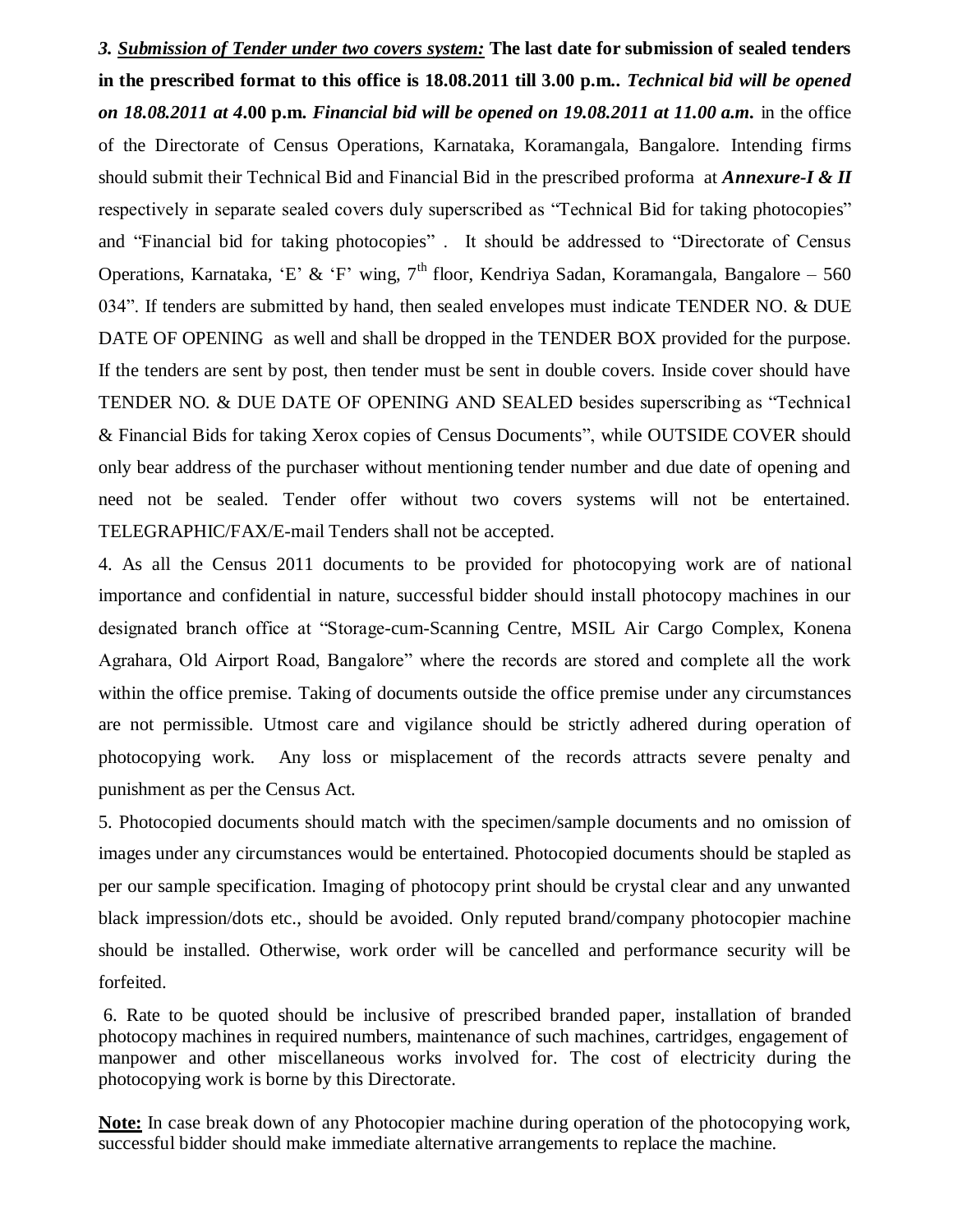7. Bidders should be registered with the Government/Municipal Authorities etc., as required under the Law for carrying out the business.

*Note:* The bidder should not have been blacklisted by any Central Government/State Government /other Public Sector Undertaking offices.

8. **Earnest Money Deposit(EMD)** : EMD of **Rs.1,00,000/-** *(Rupees One lakh Only)* should be submitted with Technical Bid only in the form of Demand Draft/Bankers Cheque/Pay Order in favour of *"Assistant Director of Census Operations, Karnataka"* payable at Bangalore. Any Tender bids without EMD shall be rejected. The EMD of unsuccessful bidders will be returned within 30 days without any rate of interest after tender process is completed*.*

10. Failure of the successful bidder to comply with the requirement/job order shall constitute sufficient grounds for the annulment of the award and forfeiture of the EMD, in which event the O/o the Directorate of Census Operations, Karnataka may make the award to the next lowest evaluated bidder at the risk and cost of the successful bidder.

9. **Performance Security:** The successful bidder awarded with the job shall be required to deposit Performance Security equivalent to 10% of the total value of the work order rounded up to next thousand within seven days from the date of receipt of work order in the form of A/C payee Demand Draft/Bankers Cheque/Pay Order in favour of "*"Assistant Director of Census Operations, Karnataka"* payable at Bangalore. On request of the bidder, the EMD will be adjusted against the Security Deposit payable by the bidder and bidder shall deposit the balance amount.

If the Performance Security is not paid within the time specified, the EMD of the bidder shall be forfeited. In such case, the Directorate shall be entitled to get the work executed from elsewhere and recover the consequential loss sustained from the bidder due to getting the work executed either through some other bidder or through the bidder selected through the process of retendering. Performance Security shall be released only after successful completion of the entrusted work to the satisfaction of the purchase committee of this Directorate. No interest will be payable for "Performance Security". In the event of non-providing the services, the Performance Security shall be forfeited to the extent that the work not executed in conformity to the specified sample documents and to the satisfaction of the Directorate of Census Operations, Karnataka(DCO,Karnataka). Bank charges if any, shall be borne by the successful tenderer.

10. Further, in case of the DCO, Karnataka has to get the work done from any other bidder because of failure to execute the entrusted work in full or part by the successful bidder, the difference in payment may be made from such amount (Performance Security).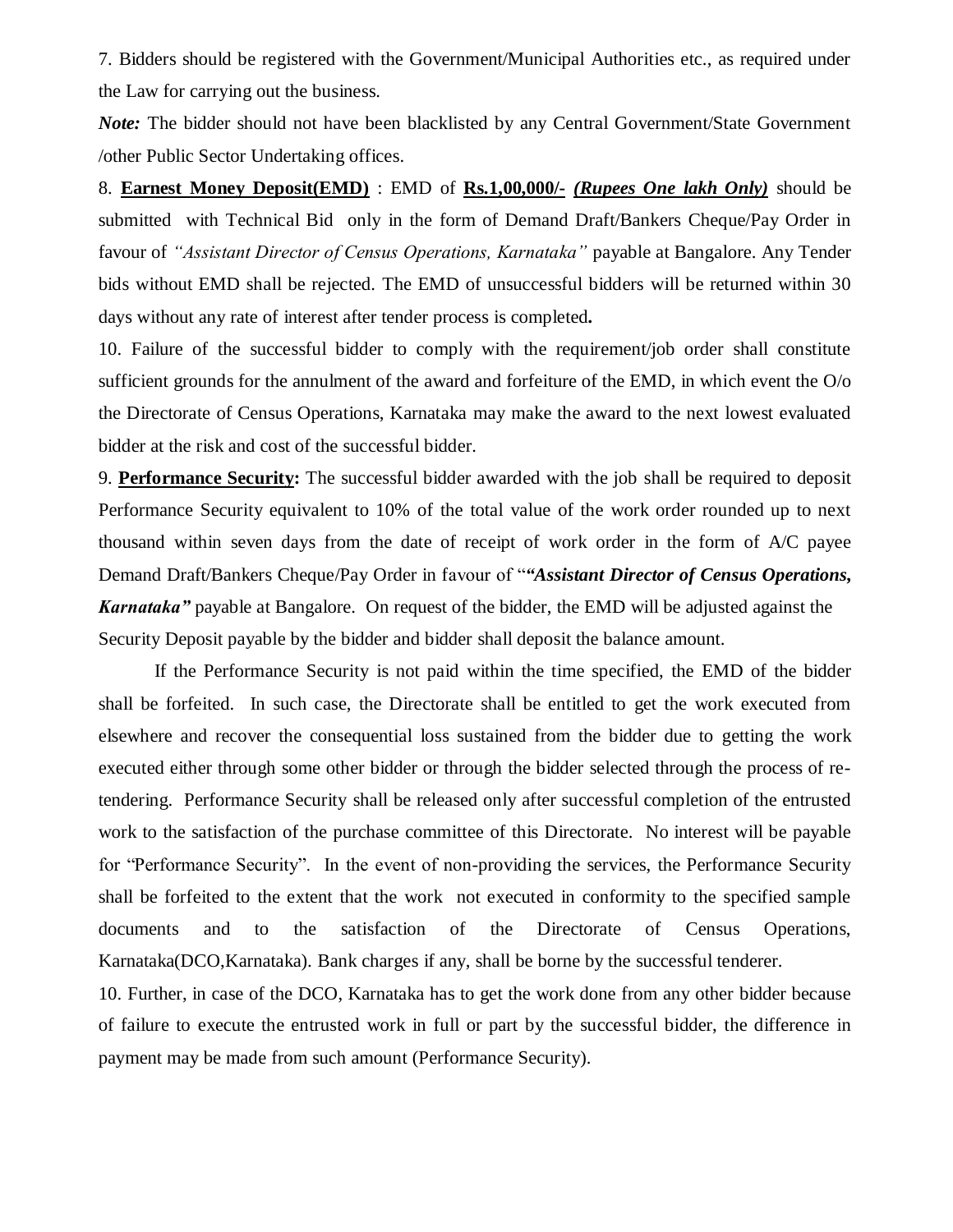11. *Payment can be released against their pre-receipted bills in triplicate after actual completion of the entrusted job subject to satisfaction of the entrusted job. No part or advance payment under any circumstances is entertained. Income tax as applicable will be deducted for photocopying job excluding paper value.*

12. **Attending Tender Opening:** Only one representative of each tenderer, who wishes to attend to the tender opening, shall be allowed to attend Tender Opening subject to presentation of authorization letter from the tenderer.

13. The Directorate of Census Operations, Karnataka reserves the right to accept any or all the bids and to annul the Tender process at any time prior to award of contract or reject any or all bids without assigning any reason therefore and without thereby incurring any liability to the affected bidder or bidders or any obligation to inform the affected Bidder or Bidders on the grounds for the DCO"s action**.**

14. **Amendments to the Tender**: Before the last date for the receipt of tender, this Directorate may amend any of the tender conditions as may be desired or wherever the Directorate feels that such an amendment is absolutely necessary. The Directorate at its discretion may or may not extend the due date and time for the submission of tender documents on account of amendments. Any such amendments to the tender conditions will be put on the Census Website *"censuskarnataka.gov.in"*

15. **Additional information:** If the bidder needs additional information and clarification apart from information given in Tender Notice/Tender Details, they may seek the same from this Directorate in writing. If any dispute or differences is arising in interpretation of Tender Notice, the decision of this Directorate is final.

16. All documents/materials enclosed with Tender bids should duly be self attested by the bidder with seal of their firms on each page (excluding EMD) and that they be serially page numbered.

17. Any dispute of difference arising out of or in connection with the Tender shall be subject to the exclusive jurisdiction of Bangalore City.

### **18. Special Note :**

- a) Any ambiguity in the offer may lead to disqualification.
- b) Conditional offer shall be summarily rejected.

Sd/- Director of Census Operations, Karnataka Phone: 080-25520352 Telefax: 080-25538973 e-mail:admindcokar@gmail.com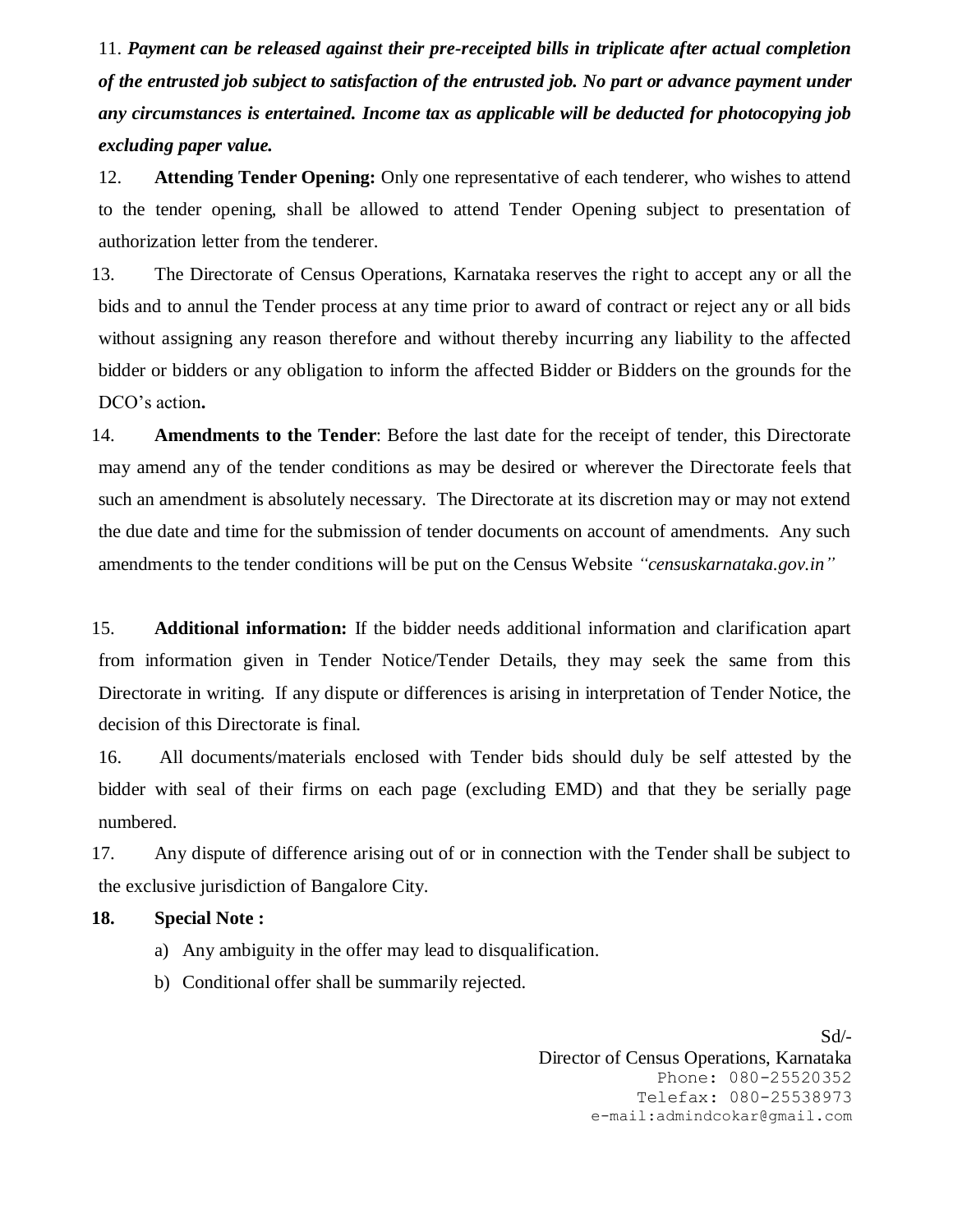### **Annexure -I**

### **PRESCRIBED PROFORMA FOR TECHNICAL BID.**

With reference to the Tender Notice. No.D-15038/1/2011 (PHC), Dated: 02.08.2011, the undersigned furnishes the following details/documents as part of "Technical Bid" for consideration:

- 1. Name and full address of the firm/photo copy unit :
- 2. Confirmation regarding completion of assigned job within the time frame given : Yes/No:
- 3. Period of validity of offer price (in days) :
- 4. Details of EMD:
- 5. Documents enclosed:
	- i) Cash receipt of Rs.100/-(Rupees One hundred only) from DCO, Karnataka towards cost of the Tender Details purchased or downloaded (in original).
	- ii) Copies of Audited Balance Sheet of the firm for the last three years.
	- iii) Copies of Income Tax Returns for 2008-2009,2009-10 and 2010-2011.
	- iv) Copies of latest Sales Tax / VAT Clearance Certificate duly self attested/stamped.
	- v) Copies of work orders for similar job and completion certificate during last 3 years.
	- vi) Addresses of firm(s) and manpower profile of the bidder.
	- vii) Copies of Registration Certificate of the Bidder/Firm.
	- viii) Self-Certificate, duly signed by tenderer that the tenderer is not currently blacklisted by Central Government/State Government Department / Public Sector Undertaking.

| Signature |
|-----------|
| Name      |
| Stamp     |